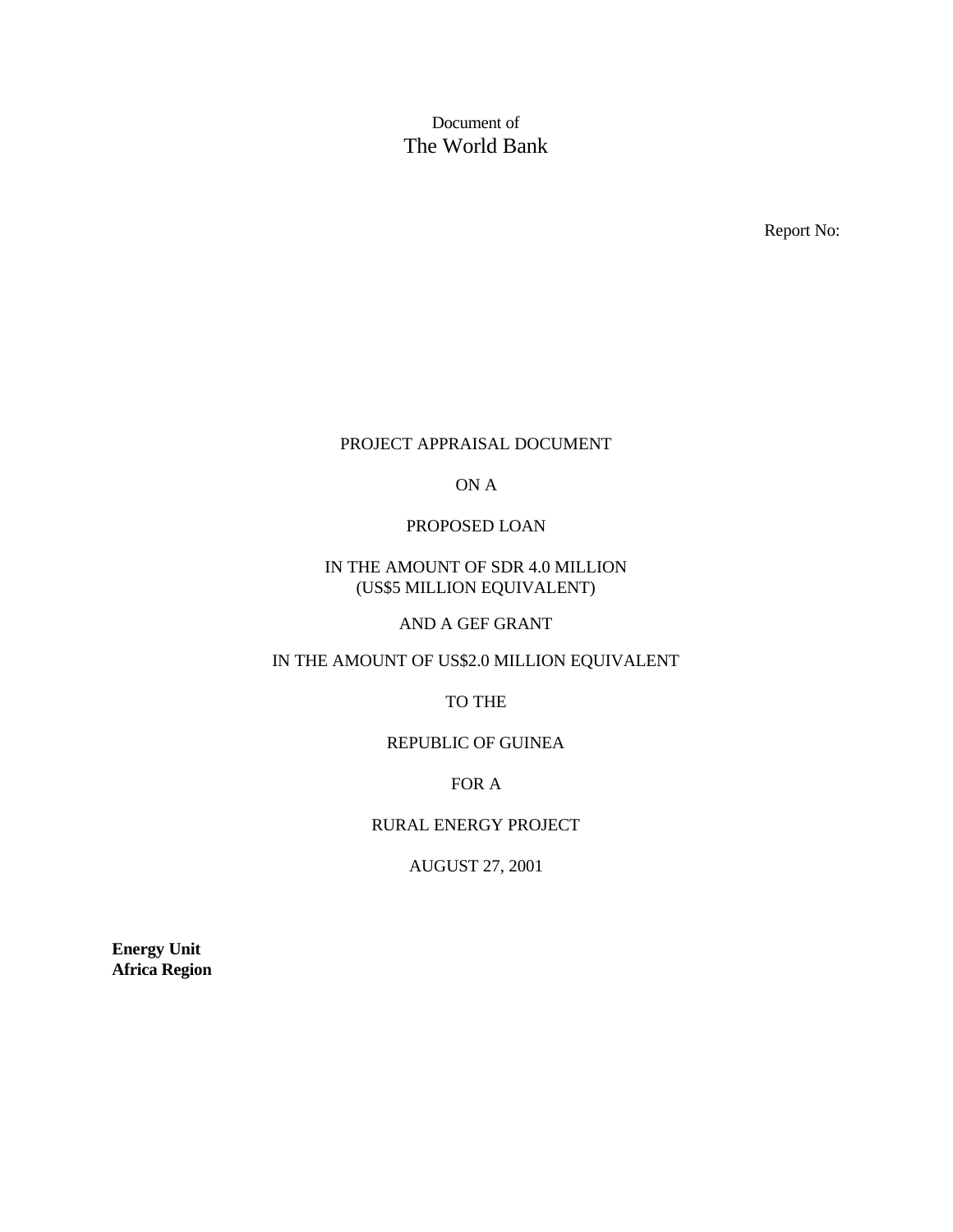# CURRENCY EQUIVALENTS

(Exchange Rate Effective April 9, 2001)

Currency Unit = Guinean Franc (GNF) 1 GNF = US\$0.000529101 US\$1 = 1890 GNF

#### FISCAL YEAR

### January 1 - -- December 31

### ABBREVIATIONS AND ACRONYMS

| <b>AFD</b>      | Agence Française de Developpement                              |
|-----------------|----------------------------------------------------------------|
| <b>AfDB</b>     | <b>African Development Bank</b>                                |
| <b>AFVP</b>     | French Volunteers for Progress                                 |
| AGER            | Agence Guinéenne d'Electrification Rurale                      |
| <b>BERD</b>     | Bureau d'Electrification Rurale Décentralisée                  |
| <b>BICI-GUI</b> | Banque Internationale pour le Commerce et l'Industrie - Guinée |
| <b>CRG</b>      | Crédit Rural de Guinée                                         |
| CP              | Comité de Pilotage                                             |
| <b>DEF</b>      | Direction des Eaux et Forêts                                   |
| <b>DNE</b>      | Direction National de l'Energie                                |
| <b>DRE</b>      | Decentralized Rural Electrification                            |
| <b>ENELGUI</b>  | Entreprise Nationale d'Electricite de Guinée                   |
| <b>ERD</b>      | Electricité Rurale Décentralisée                               |
| <b>ESMAP</b>    | <b>Energy Sector Management Assistance Program</b>             |
| <b>FERD</b>     | Fonds pour l'Electification Rurale Décentralisée               |
| <b>GEF</b>      | Global Environmental Facility                                  |
| <b>GHG</b>      | Greenhouse Gas                                                 |
| GoG             | Government of Guinea                                           |
| <b>MHE</b>      | Ministère de l'Hydraulique et de l'Energie                     |
| <b>MFI</b>      | Micro Finance Institution                                      |
| NGO             | Non-Governmental Organization                                  |
| <b>PDES</b>     | <b>Providers of Decentralized Electrification Services</b>     |
| <b>PERD</b>     | Programme d'électrification rurale décentralisée               |
| <b>RETs</b>     | Renewable Energy Technologies                                  |
| <b>SOGEL</b>    | Societe Guinéenne d'Electricite                                |
| <b>SHS</b>      | Solar Home system                                              |
| <b>UNDP</b>     | <b>United Nations Development Program</b>                      |
| VAT             | Value Added Tax                                                |
|                 |                                                                |

| Vice President:           | Callisto Madavo        |
|---------------------------|------------------------|
| Country Manager/Director: | Mamadou Dia            |
| Sector Manager:           | M. Ananda Covindassamy |
| Task Team Leader:         | Noureddine Bouzaher    |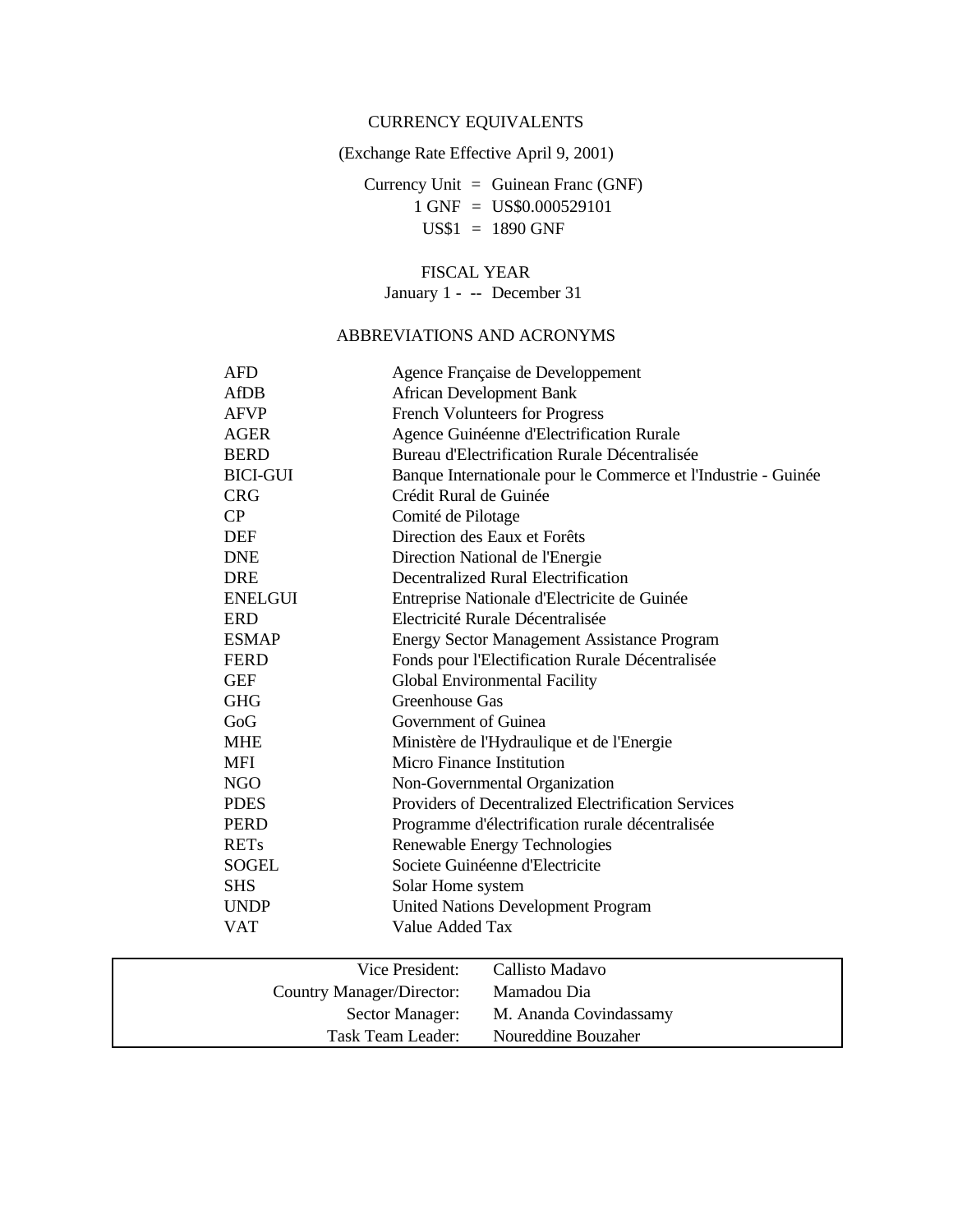### **GUINEA RURAL ENERGY PROJECT**

# **CONTENTS**

| A. Project Development Objective                                                  | Page           |
|-----------------------------------------------------------------------------------|----------------|
| 1. Project development objective                                                  | 3              |
| 2. Key performance indicators                                                     | 3              |
| <b>B.</b> Strategic Context                                                       |                |
| 1. Sector-related Country Assistance Strategy (CAS) goal supported by the project | 3              |
| 2. Main sector issues and Government strategy                                     | $\overline{4}$ |
| 3. Learning and development issues to be addressed by the project                 | 6              |
| 4. Learning and innovation expectations                                           | 6              |
| C. Project Description Summary                                                    |                |
| 1. Project components                                                             | 7              |
| 2. Institutional and implementation arrangements                                  | 8              |
| 3. Monitoring and evaluation arrangements                                         | 13             |
| D. Project Rationale                                                              |                |
| (This section is not to be completed in a LIL PAD)                                |                |
| E. Summary Project Analysis                                                       |                |
| 1. Economic                                                                       | 14             |
| 2. Financial                                                                      | 14             |
| 3. Technical                                                                      | 15             |
| 4. Institutional                                                                  | 15             |
| 5. Environmental                                                                  | 16             |
| 6. Social                                                                         | 16             |
| 7. Safeguard Policies                                                             | 17             |
| F. Sustainability and Risks                                                       |                |
| 1. Sustainability                                                                 | 18             |
| 2. Critical risks                                                                 | 18             |
| 3. Possible controversial aspects                                                 | 19             |

# G. Main Conditions